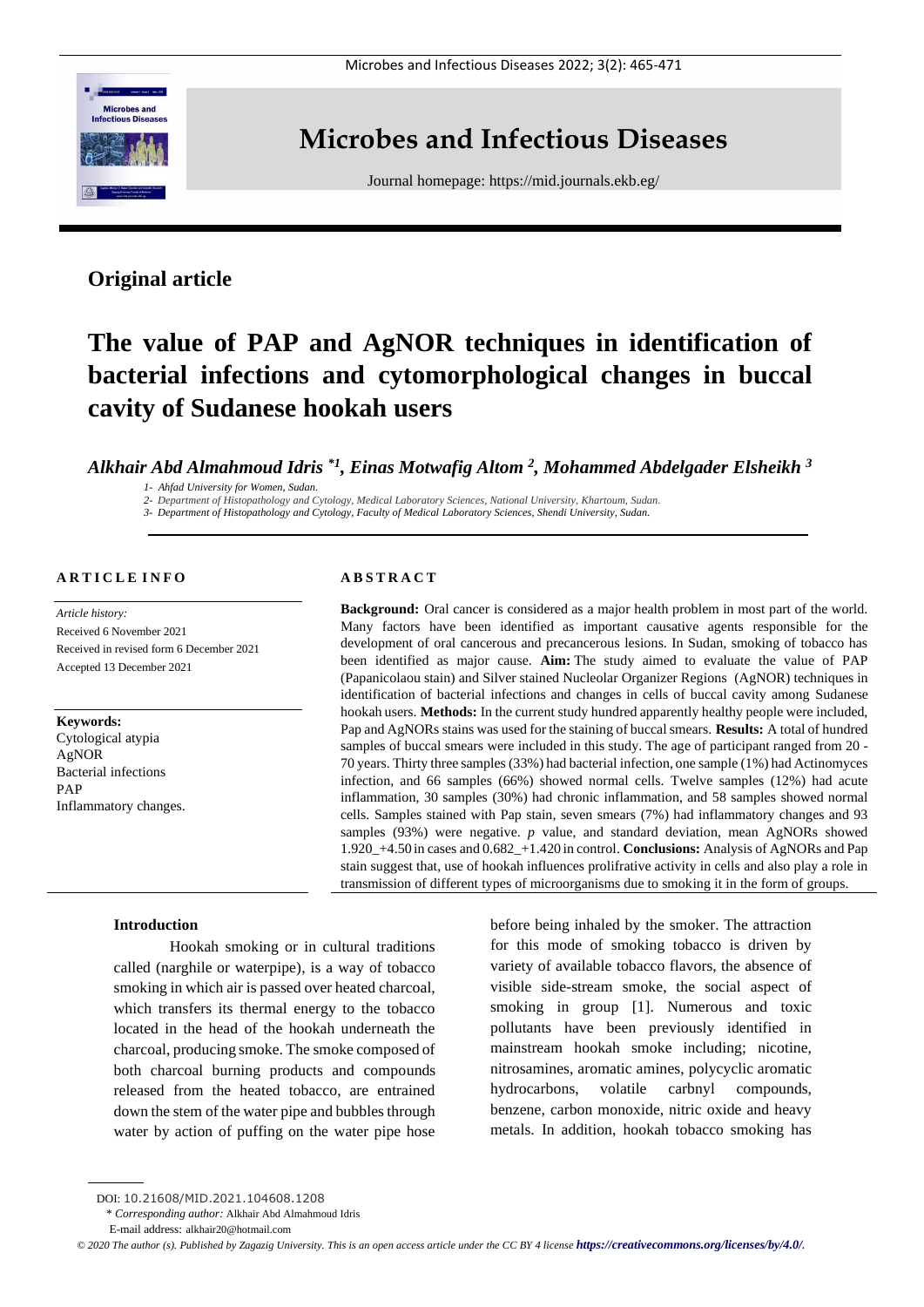been associated with negative impacts on the respiratory and cardiovascular systems, periodontal diseases, low birth weight, cancers and high risk for infection due to sharing the mouthpiece [1].

Tobacco smoke and use of hookah are the most important etiologic factors for oral cancers and risk factors for dysplastic lesions. Some studies have reported that the tobacco smoke from hookah contains toxic agents such as carbon monoxide, heavy metals, and carcinogenic chemical agents [2].

Hookah smoke contains polycyclic aromatic hydrocarbons at a 20-fold concentration and heavy polycyclic aromatic hydrocarbons at a 50-fold concentration compared to cigarette smoke. In addition, the amount of carbon monoxide produced by hookah has been reported to be 5 times higher than that of cigarette. In addition, a study showed that during 45 minutes of hookah use, smoke is produced 40 times higher than that with cigarette smoking, which increases several folds the potential to induce disease [3].

In addition, lung cancers and periodontal and respiratory diseases have been reported at a higher rate in hookah users compared to normal individuals. Many studies have confirmed the relationship between cigarette smoke and oral cancers. Several review studies and reports have confirmed an increase in the risk of oral cancers due to the use of hookah. However, no strong relationship was reported between these two factors [4,5].

Studying the oral microbial flora introduced streptococci as the main group of early colonizers in the oral biofilm with a fundamental role in the development of oral diseases [6]. Studying the subgingival microbiology assessment has identified *Streptococcus (S.) mutans* as the main cause of dental decay; *S. sanguis* also plays a role in the oral plaque [\[7\]](https://sites.kowsarpub.com/iji/articles/70719.html#A70719REF16). The risk of respiratory infections also increases in smokers, possibly due to provision of an environment for bacterial colonization [\[8\]](https://sites.kowsarpub.com/iji/articles/70719.html#A70719REF17), especially in sterile sites, such as trachea and altered epithelial secretion and inflammation [\[9\]](https://sites.kowsarpub.com/iji/articles/70719.html#A70719REF18).

Few studies show the smoking effect on nuclear organization region of buccal mucosal cells and this effect is determined by numerical determination of nuclear organizer regions of buccal mucosa [10].

Oral cancer is one of the six most common cancers worldwide, and globally more than 50% of head and neck cancers occur in developing

countries, remarkably in Africa. Over all 200,000 cases of head and neck cancers occur each year in Africa, among which 80,000 are oral cancer. Epidemiological and clinical studies suggest a causative role of tobacco use in the evolution of oral potentially malignant and malignant disorders [11].

Oral cancer is one of the most important types of cancer that threaten human life; it refers to cancer that develops in any portion that poses the oral cavity. The remarkable cause of oral cancer is tobacco and human papilloma virus. Researchers considered the techniques improving the diagnostic criteria of oral cancer are scarce and scanty, this study beside other researches run to participate in filling this gap.

The study aimed to evaluate the value of Papanicolaou stain (PAP) and silver stained nucleolar organizer regions (AgNOR) techniques in identification of bacterial infections and changes in cells of buccal cavity of Sudanese hookah users.

#### **Materials and Methods**

This was a prospective case control study, included samples collected from oral cavity hookah users in Khartoum state as test group and non smokers control group. The studied samples were Sudanese hookah users in Khartoum State.

#### **Sample size**

Hundred volunteers obtained from them buccal smears, which were collected by using tongue depressor used to scarab cells from oral mucosa. Questionnaire to obtain essential data was provided for each respondent.

#### **Data analysis**

Data was analyzed by using SPSS software.

#### **Method**

#### **A.Papanicolaou staining technique**

It is polychromatic stain that uses multiple dyes to give different colors according to various components of the cells. It's the most important stain utilized in the practice of cytopathology [12].

Smears were fixed with 95% ethanol for 15 minute then rinsed in tap water, then we added harris Hematoxylin 1-3 minutes then rinse in tap water, then dipped in 95% ethanol, then add eosin azure 2.5 minutes, then dip in 95%ethanol 2 changes, then add 100%ethanol for 1minute, clear in 2 changes of xylene 2 minutes for each, then will mounting with DPX [13].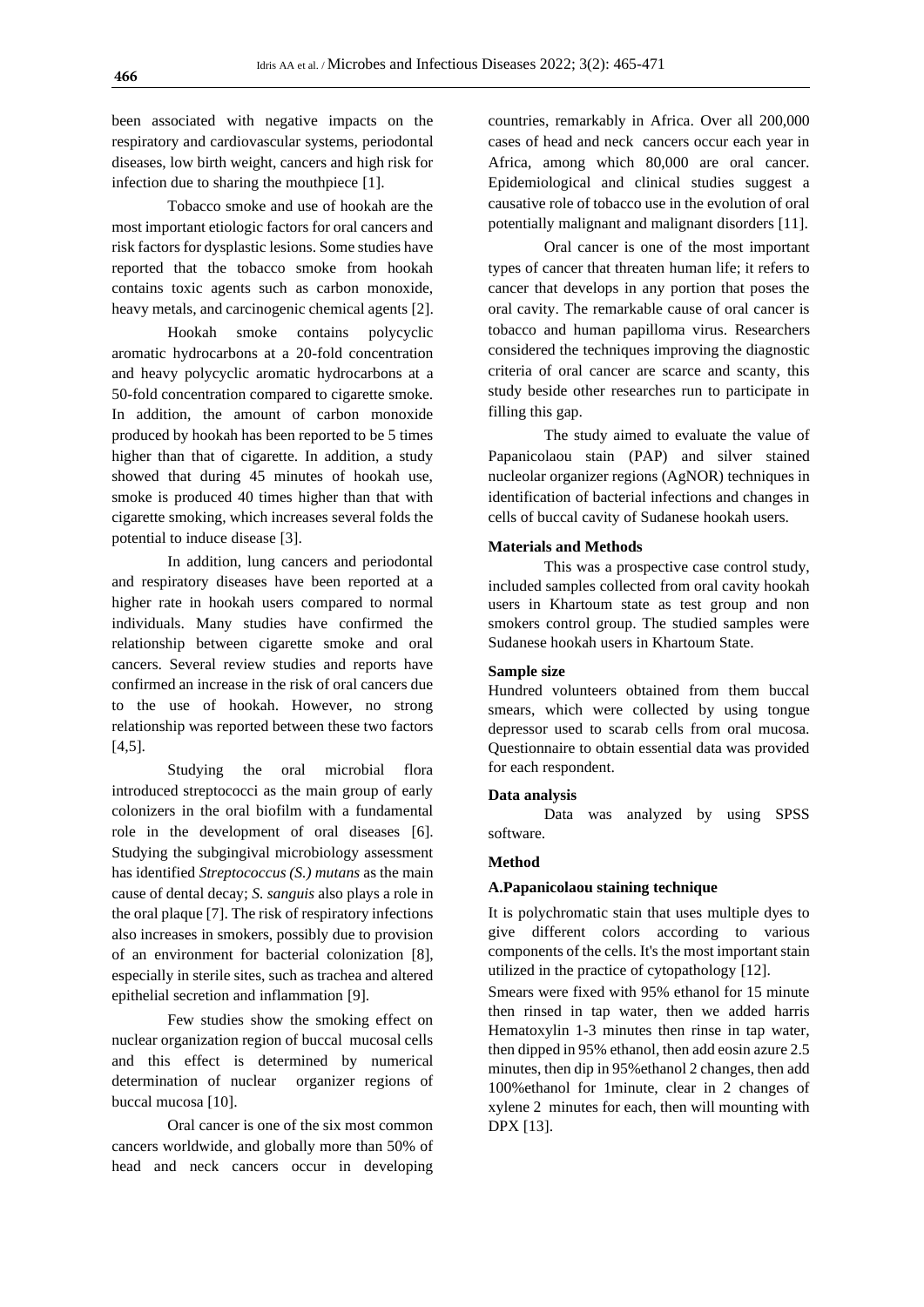#### **B. Nuclear organizer regions (Ag-NOR):**

The air dried smears were stained according to the AgNOR staining method. Working solution was freshly prepared by mixing one volume of 2% gelatin in 1% formic acid solution and two volumes of 50% aqueous silver nitrate solution. All smears incubated with this silver solution for 30 minutes at room temperature in a dark area and they were protected in the dark until each slide analyzed [14]. Two cytopathologists examined and interpretated the silver-stained cells under light microscope (Olympus BX-51, Japan) at  $10x \& 40x$ magnification. All smears screened horizontally from left to right and AgNORs counted in the nuclei of the first 50 non-overlapping, inner layers, nucleated epithelial cells. Superficial cells with pyknotic nuclei not counted. The AgNOR count made adopting the method described by **Crocker et al.** [15]. Silver stained nucleolar organizer regions, which are visible as black-dark brown dots located within the nuclei of the cells, was counted; overlapped black dots counted as one structure [13].

#### **Statistics**

The mean and standard deviation  $(mAgNOR \pm SD)$  of AgNOR dots in 100 tumor nuclei were estimated. A similar thing was done for the 50 tumor nuclei. The data collected were statistically analyzed to generate Pearson correlation coefficient (*p*-value) using Statistical Package for Social Sciences (IBM SPSS Statistics 21) to compare the values observed in each tumor grade and the values observed for counting 50 and 100 tumor nuclei [16].

#### **Ethical consideration**

Each participant was asked to sign a written ethical consent form during the interview, before the specimen was taken. The informed ethical consent form was designed and approved by the ethical committee of the Faculty of Medical Laboratory Research Board, National University-Sudan.

#### **Results**

The study was conducted during the period from October 2020 to January 2021. The study aimed to evaluate the value of Pap and AgNOR techniques in identification of bacterial infections and changes in cells of buccal cavity of Sudanese hookah users. A total of hundred samples of buccal smears were included in this study. The age of participant ranged from 20 to 70 years.

#### **Infections**

From hundred samples stained with Pap stain included both cases and control 33 samples (33%) had bacterial infection, one sample (1%) had Actinomyces infection, and 66 samples (66%) were negative.

#### **Inflammation**

From hundred samples stained with Pap stain twelve samples (12%) diagnosed with acute inflammation, 30 samples (30%) had chronic inflammation, and 58 samples (58%) were negative.

#### **Inflammatory changes**

From hundred samples stained with Pap stain, inflammatory changes detected in seven samples (7%), while 93 samples (93%) were negative. Regarding AgNORs technique *p*-value, STD deviation, mean AgNORs showed 1.920\_+4.50 in cases and 0.682\_+1.420 in control group.

Table 1. Comparing the mean of AgNOR in users and control.

| <b>AgNORs</b> | Mean | <b>Std.deviation</b> | <i>p</i> .value |
|---------------|------|----------------------|-----------------|
| $\angle$ ase  | 4.50 | 1.920                |                 |
| Control       | .420 | 0.682                | 0.000           |

**Table 2.** Frequency of inflammation among studied groups.

| <i>p</i> value | Total | <b>Inflammation</b>  |    | <b>Variables</b> |
|----------------|-------|----------------------|----|------------------|
|                |       | Yes<br><b>Normal</b> |    |                  |
|                |       |                      | ЭJ | Case             |
| 0.000          |       |                      |    | Control          |
|                | .00   | 40                   |    | Total            |

| Table 3. Distribution of study population according to type of inflammation |  |  |  |
|-----------------------------------------------------------------------------|--|--|--|
|-----------------------------------------------------------------------------|--|--|--|

| <i>p</i> value | Total | <b>Inflammation type</b> | <b>Variables</b> |       |         |
|----------------|-------|--------------------------|------------------|-------|---------|
|                |       | <b>Normal</b>            | <b>Chronic</b>   | Acute |         |
| 0.000          | 50    |                          | 24               |       | Case    |
|                |       | 43                       |                  |       | Control |
|                | 100   | 58                       | 30               |       | Total   |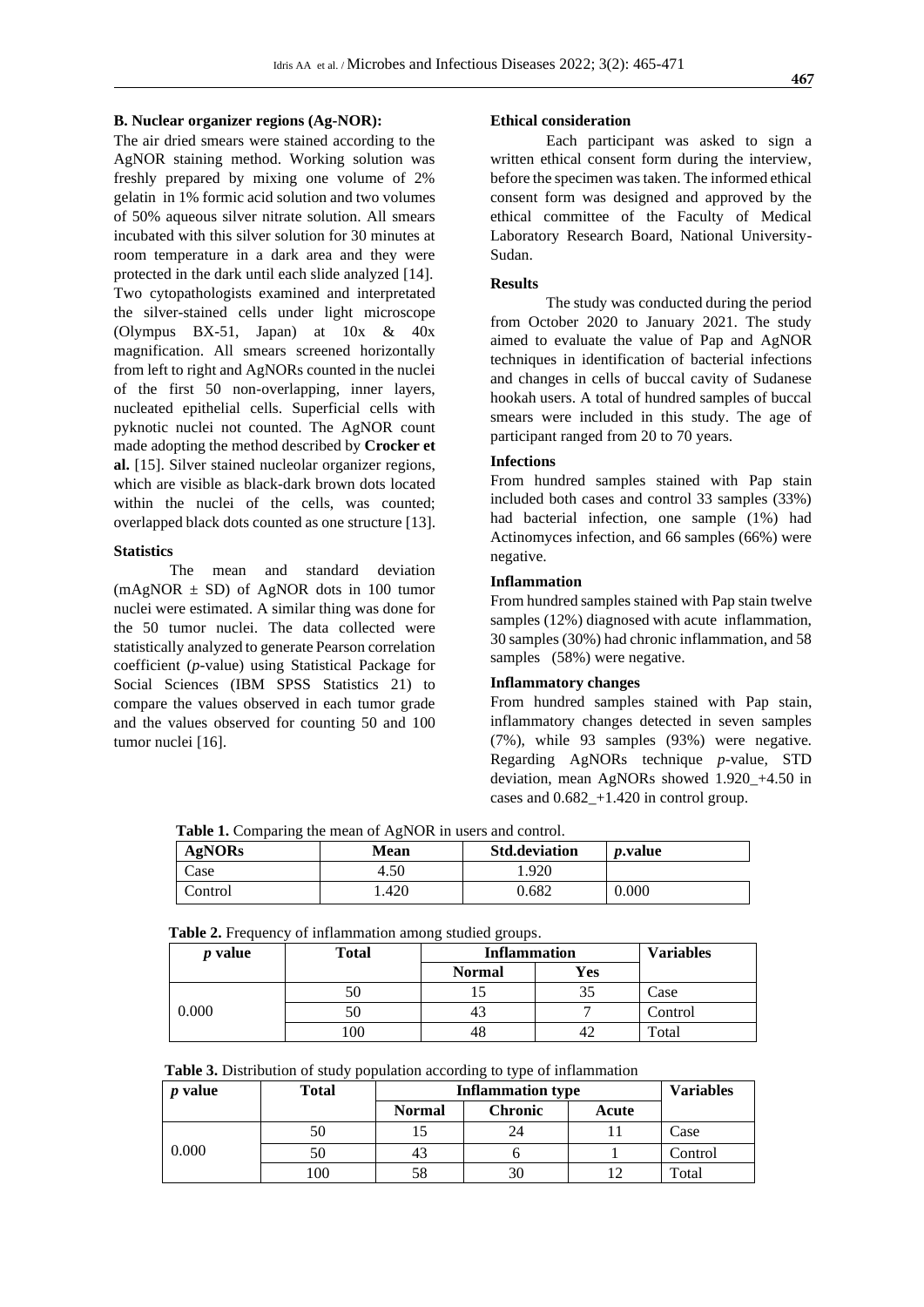#### **Table 4.** Frequency of infection among studied groups.

| <i>p</i> value | <b>Total</b> | <b>Infection</b> | <b>Variables</b> |         |
|----------------|--------------|------------------|------------------|---------|
|                |              | <b>Normal</b>    | Yes              |         |
|                | 50           | 23               |                  | Case    |
| 0.000          | 50           | 43               |                  | Control |
|                | 100          | 66               | 34               | Total   |

### **Table 5.** Frequency of study population according to type of infection**.**

| <i>p</i> value | Total | <b>Infection type</b>                                   | <b>Variables</b> |  |         |
|----------------|-------|---------------------------------------------------------|------------------|--|---------|
|                |       | <b>Bacterial</b><br><b>Actinomyces</b><br><b>Normal</b> |                  |  |         |
|                | 50    | 23                                                      | 26               |  | Case    |
| 0.000          | 50    | 43                                                      |                  |  | Control |
|                | 100   | 66                                                      | 33               |  | Total   |

**Table 6.** Frequency of atypia among studied groups.

| value<br><sub>n</sub> | <b>Total</b> | <b>Atypia</b> | <b>Variables</b> |         |
|-----------------------|--------------|---------------|------------------|---------|
|                       |              | <b>Normal</b> | Abnormal         |         |
|                       | 50           | 43            |                  | Case    |
| 0.006                 | 50           | 50            |                  | Control |
|                       | 100          | 93            |                  | Total   |

| Table 7. Correlation between atypia type and cytological findings. |  |  |  |  |  |
|--------------------------------------------------------------------|--|--|--|--|--|
|--------------------------------------------------------------------|--|--|--|--|--|

| value<br>$\boldsymbol{p}$ | <b>Total</b> |               | <b>Atypia types</b>                                                                                           |  |  |  |         |
|---------------------------|--------------|---------------|---------------------------------------------------------------------------------------------------------------|--|--|--|---------|
|                           |              | <b>Normal</b> | <b>Vacuolated</b><br><b>Prenuclear</b><br><b>Hyperkeratosis</b><br>Coarse<br>chromatin<br>hallow<br>cytoplasm |  |  |  |         |
|                           | 50           | 43            |                                                                                                               |  |  |  | Case    |
|                           | 50           | 50            |                                                                                                               |  |  |  | Control |
|                           | 100          | 93            |                                                                                                               |  |  |  | Total   |

**Photograp 1.** Buccal smear. Slide showed bacterial cells in background.PAP stain. X 40



**Photograph 2.** Buccal smear. Slide showed nucleus polymorhic.PAP stain. X40

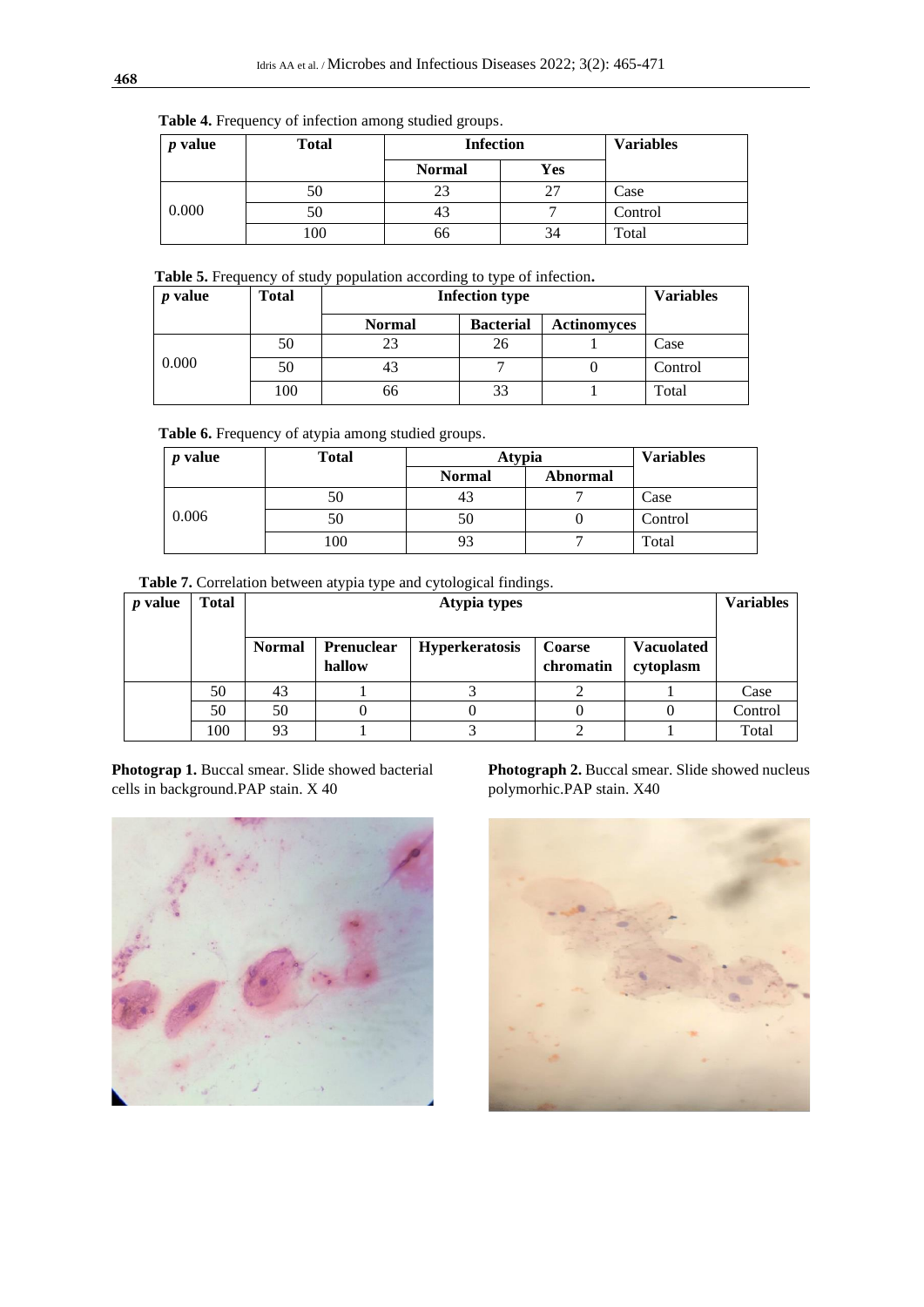

**Photograph 3.** Buccal smear. Slide showed abnormal count.AgNOR stain. X 40.

#### **Discussion**

The prevalence of smoking and tobacco use is increasing in the world [17,18]. Tobacco smoking, increases the risk of all-cause mortality, and is responsible for 90% of causes of cancer, cardiovascular diseases, ischemic heart disease, chronic obstructive pulmonary disease, and stroke [19, 20].

In Sudan, oral cancer is one of the most important reasons for life threatening due to trending of tobacco smoking in various types and ways [21]. In this study, we targeted hundred samples from hookah users in Khartoum state within age group ranged between 20 to 70 years. Hundred samples stained with Pap stain 50 cases and 50 control. The other 100 samples stained with AgNORs the same as done in Pap stained smears. Result showed that mean AgNORs 4.50, Std deviation 1.920 in cases and mean 1.420, Std deviation0.682 in control and *p* value 0.000. Our study is agreed with many studies inside and outside Sudan, such as a study of **Kadivar and Attar** in Iran [22]. Also **Hashemipour et al .** [23], **Ahmed el al.** in Sudan [12] and **Mhaske et al.** [24].

**Sharma and Saxena** reported that AgNOR appears to be useful technique in distinguishing between normal mucosa, mucosa with and without lesions exposed to carcinogens, such as tobacco and frank oral carcinoma [25]. **Jajodia et al.** mentioned that liquid based cytology and conventional cytology are complementary techniques for cytological screening and combining them with AgNOR can increase the diagnostic yield. With objective criteria for assessment, cytology can be an indispensable tool for screening oral lesions in a resource-limited set-up, especially in highincidence regions [26].

In Pap smears frequency of inflammation showed out of hundred samples 42 samples diagnosed with inflammation, twelve samples have acute inflammation and 30 chronic inflammation. The result of the present study is somewhat close to the result of **Sohair et al**. [27]. Pap stain is the preferred method in field studies for scoring and detecting abnormalities of cells in buccal mucosa [27]. In our study were found this agent in 1% Actinomyces which is easily identified on cytological smears. The results varied from study to study.

**Huttunen et al.** mentioned that smoking can damage nearly all organs of the human body and is one of the main risk factors for respiratory infection and infectious diseases in other systems, in a dose-dependent manner [28].

**Jiang et al.** reported that smoking can substantially increase the incidence and the mortality of infections in a clear dose dependent manner. In addition, smoking leads to a poor prognosis. The recurrence rate and uncured rate of infection in smokers are higher than in nonsmokers. Smoking cessation can reduce damage owing to smoking and reduce the risk of infection [29].

#### **Conclusion**

Analysis of AgNORs and Pap staining techniques revealed that smoking of hookah influences proliferative activity in cells. Hookah play a role in transmission of different types of microorganisms.

#### **Author contributions**

**MAE and AAI**: Study design, conduct of the study, collection, and interpretation of data, manuscript writing, and revision.

**EMA and AAI**: Study design and manuscript writing and revision.

SS: Collection and interpretation of data, manuscript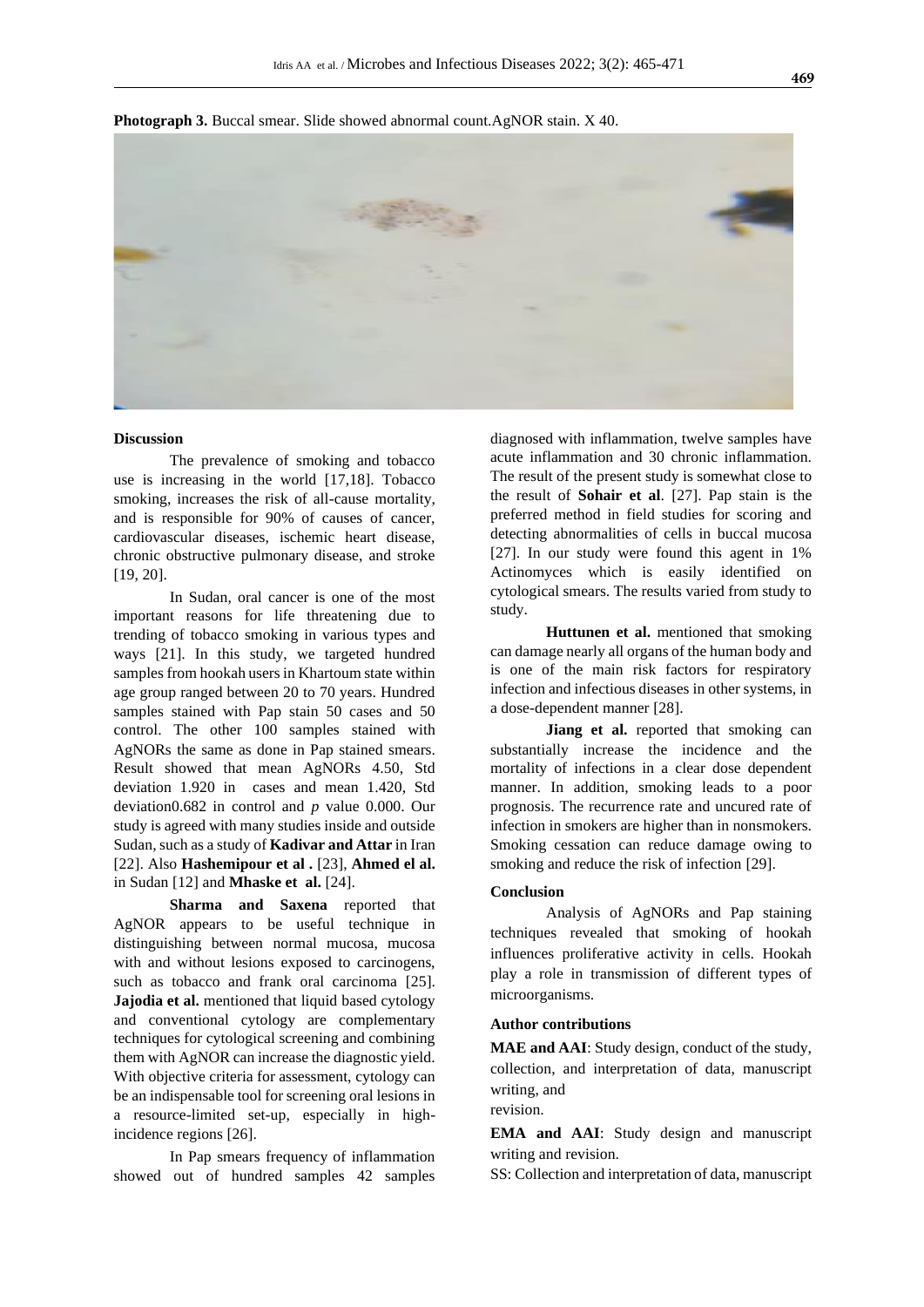writing, and revision

**MAE and EMA**: Statistical analysis, interpretation of data, manuscript writing, and revision. All authors have read and approved the final manuscript.

**Competing interests**: The authors declare that they have no conflict of interest.

#### **Funding:** None.

#### **Acknowledgements**

The authors would like to acknowledge the support of all colleagues during design and finalization of the present study.

#### **References**

- 1-**Perraud V, Lawler MJ, Malecha KT, Johnson RM, Herman D, Staimer N, et al.** Chemical Characterization of Nanoparticles and Volatiles Present in Mainstream Hookah Smoke. Aerosol Sci Technol 2019;53(9):1023- 1039.
- 2-**Siefi S, Feizi S, Mehdizade M, Khafri S, Ahmadi B.** Evaluation of cytological alterations of oral mucosa in smokers and waterpipe users. Cell J 2014;15:302–9.
- 3-**El-setouhy M, Loffred CA.** Genotoxic effects of water pipe smoking on the buccal mucosa cells. Mutat Res 2008;655:36–40.
- 4-**Rabiei M, Rahbar Taramsar M, Sadegh Kanjani M, Kazemnezhad Leyli E, Masoudi Rad H, Jafari Farshami M.** Comparison of salivary cotinine concentration in cigarette smokers, Water pipe smokers and non– smokers. J I D A I 2014;25:267–73.
- 5-**Shafagoj Y, Mohammed F, Hadidi K.** Hubblie bubble (Water pipe) smoking: Levels of nicotine and cotinine in plasma, saliva and urine. Int J Clin Pharmacol Ther 2002;40:249– 55.
- 6-**Kreth J, Merritt J, Qi F.** Bacterial and host interactions of oral streptococci. DNA Cell Biol 2009;28(8):397-403.
- 7-**Aas JA, Griffen AL, Dardis SR, Lee AM, Olsen I, Dewhirst FE, et al.** Bacteria of dental

caries in primary and permanent teeth in children and young adults. J Clin Microbiol 2008;46(4):1407-17.

- 8-**Ertel A, Eng R, Smith SM.** The differential effect of cigarette smoke on the growth of bacteria found in humans. Chest 1991;100(3):628-30.
- 9-**Qvarfordt I, Riise GC, Andersson BA, Larsson S.** Lower airway bacterial colonization in asymptomatic smokers and smokers with chronic bronchitis and recurrent exacerbations. Respir Med 2000;94(9):881-7.
- 10-**Bradley A.** Schiff, MD, Montefiore Medical Center, The University Hospital of Albert Einstein College of Medicine Last full review/revision Oct 2019| Content last modified Oct 2019. Available at: https://www.montefiore.org/body.cfm?id=183 2&action=detail&ref=831
- 11-**Usta U, Berberoglu U, Helvaci E, Altaner S, Sut N, Ozdemir G.** Evaluation of cytological alterations in normal -appearing oral mucosal epithelia of smokers and non smokers via AgNOR count and nuclear morphometry. Trakya Univ Tip Fak Derg 2008;25(2):110– 116.
- 12-**Ahmad HG, Ebnoof SG, Hussin MO, Gbreel AY.** Oral epithelial atypical changes in apparently healthy oral mucosa exposed oral mucosa to smoking, alcohl, peppers and hot meals, using the AgNOR and papanicolaou staining techniques. Digan Cytopathol 2009;38(7):489–495.
- 13-**Bancroft JD, Gamble M.** Theory and Practice of Histological Techniques, 6th Edition, Churchill Livingstone Elsevier: Philadelphia. 2008:625-635.
- 14-**Ploton D, Menager M, Jeannesson P, Himber G, Pigeon F, Adnet JJ.** Improvement in the staining and in the visualization of the